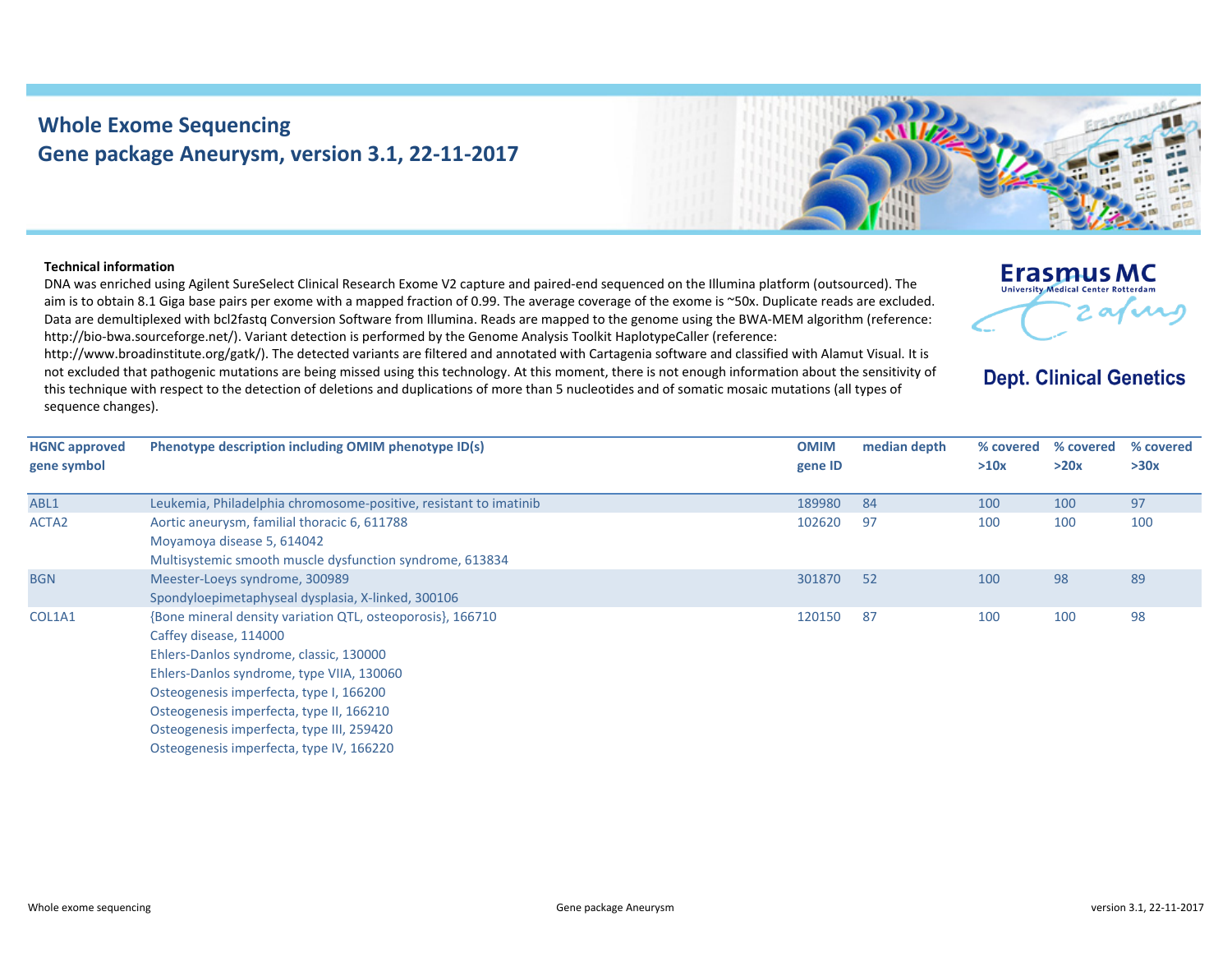| <b>HGNC approved</b> | Phenotype description including OMIM phenotype ID(s)               | <b>OMIM</b> | median depth | % covered | % covered | % covered |
|----------------------|--------------------------------------------------------------------|-------------|--------------|-----------|-----------|-----------|
| gene symbol          |                                                                    | gene ID     |              | >10x      | >20x      | >30x      |
| COL1A2               | Ehlers-Danlos syndrome, cardiac valvular form, 225320              | 120160      | 52           | 100       | 98        | 90        |
|                      | Ehlers-Danlos syndrome, type VIIB, 130060                          |             |              |           |           |           |
|                      | Osteogenesis imperfecta, type II, 166210                           |             |              |           |           |           |
|                      | Osteogenesis imperfecta, type III, 259420                          |             |              |           |           |           |
|                      | Osteogenesis imperfecta, type IV, 166220                           |             |              |           |           |           |
|                      | {Osteoporosis, postmenopausal}, 166710                             |             |              |           |           |           |
| COL3A1               | Ehlers-Danlos syndrome, type IV, 130050                            | 120180      | 89           | 100       | 100       | 99        |
| COL5A1               | Ehlers-Danlos syndrome, classic type, 130000                       | 120215      | 85           | 100       | 98        | 97        |
| DCHS1                | Mitral valve prolapse 2, 607829                                    | 603057      | 94           | 100       | 100       | 100       |
|                      | Van Maldergem syndrome 1, 601390                                   |             |              |           |           |           |
| EFEMP2               | Cutis laxa, autosomal recessive, type IB, 614437                   | 604633      | 76           | 100       | 100       | 100       |
| <b>ELN</b>           | Cutis laxa, autosomal dominant, 123700                             | 130160      | 70           | 100       | 100       | 98        |
|                      | Supravalvar aortic stenosis, 185500                                |             |              |           |           |           |
| FBN1                 | Acromicric dysplasia, 102370                                       | 134797      | 111          | 100       | 100       | 100       |
|                      | Ectopia lentis, familial, 129600                                   |             |              |           |           |           |
|                      | Geleophysic dysplasia 2, 614185                                    |             |              |           |           |           |
|                      | MASS syndrome, 604308                                              |             |              |           |           |           |
|                      | Marfan lipodystrophy syndrome, 616914                              |             |              |           |           |           |
|                      | Marfan syndrome, 154700                                            |             |              |           |           |           |
|                      | Stiff skin syndrome, 184900                                        |             |              |           |           |           |
|                      | Weill-Marchesani syndrome 2, dominant, 608328                      |             |              |           |           |           |
| FBN <sub>2</sub>     | Contractural arachnodactyly, congenital, 121050                    | 612570      | 51           | 100       | 98        | 89        |
|                      | Macular degeneration, early-onset, 616118                          |             |              |           |           |           |
| <b>FLNA</b>          | Cardiac valvular dysplasia, X-linked, 314400                       | 300017      | 79           | 100       | 100       | 100       |
|                      | Congenital short bowel syndrome, 300048                            |             |              |           |           |           |
|                      | FG syndrome 2, 300321                                              |             |              |           |           |           |
|                      | Frontometaphyseal dysplasia 1, 305620                              |             |              |           |           |           |
|                      | Heterotopia, periventricular, 300049                               |             |              |           |           |           |
|                      | Intestinal pseudoobstruction, neuronal, 300048                     |             |              |           |           |           |
|                      | Melnick-Needles syndrome, 309350                                   |             |              |           |           |           |
|                      | Otopalatodigital syndrome, type I, 311300                          |             |              |           |           |           |
|                      | Otopalatodigital syndrome, type II, 304120                         |             |              |           |           |           |
|                      | Terminal osseous dysplasia, 300244                                 |             |              |           |           |           |
| FOXE3                | Anterior segment dysgenesis 2, multiple subtypes, 610256           | 601094      | 32           | 82        | 68        | 54        |
|                      | {Aortic aneurysm, familial thoracic 11, susceptibility to}, 617349 |             |              |           |           |           |
|                      | Cataract 34, multiple types, 612968                                |             |              |           |           |           |
| GATA5                | No OMIM phenotype                                                  | 611496      | 66           | 100       | 100       | 99        |
| LOX                  | Aortic aneurysm, familial thoracic 10, 617168                      | 153455      | 107          | 100       | 100       | 100       |